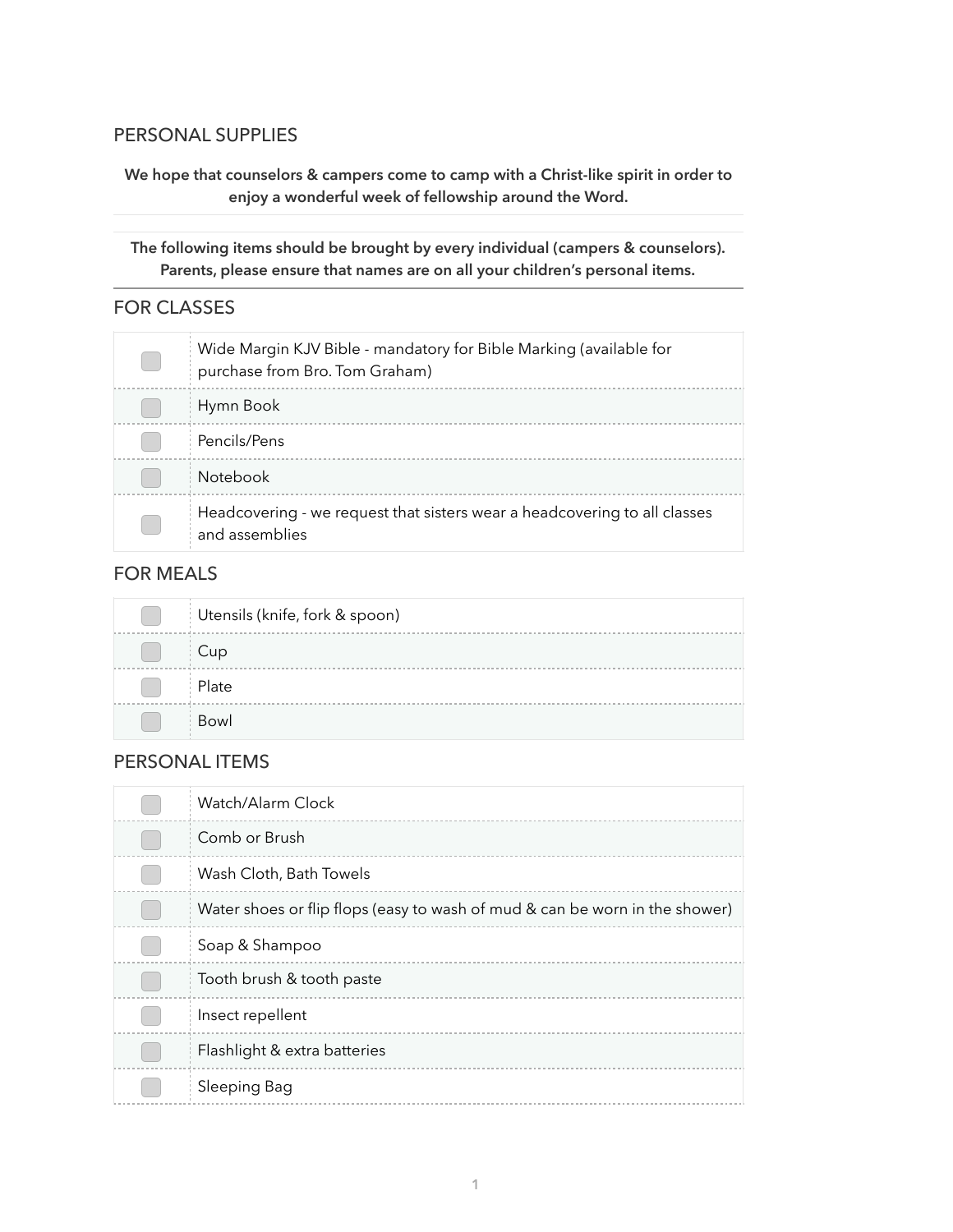| Air mattress & pump or sleep mat                                                                                             |
|------------------------------------------------------------------------------------------------------------------------------|
| Pillow                                                                                                                       |
| Sunscreen<br>CLOTHING (SEE RULES REGARDING ACCEPTABLE CLOTHING)                                                              |
| Beach towel for water play                                                                                                   |
| Clothes for cool evenings                                                                                                    |
| Clothes for classes:<br>GIRS - dresses or skirts (should cover the knee when sitting)<br>BOYS - long pants & collared shirts |
| Clothing for sports: Shorts & T-shirts (girls' shorts should be fingertip length<br>or below)                                |
| Bag for laundry                                                                                                              |

**You must NOT bring electronic devices (iPods, iPads, computers) knives, matches, lighters, fireworks, tobacco products or any drugs for non-medical use. Possession of such objects will be dealt with by the disciplinary committee.**

**Counselors will be making tent arrangements.**

**The committee must be notified ahead of time if medication is to be administered.**

**You may want to bring some cookies or snacks to share with your group & counselors. Please see the camp menu for the nights that desserts will be provided.**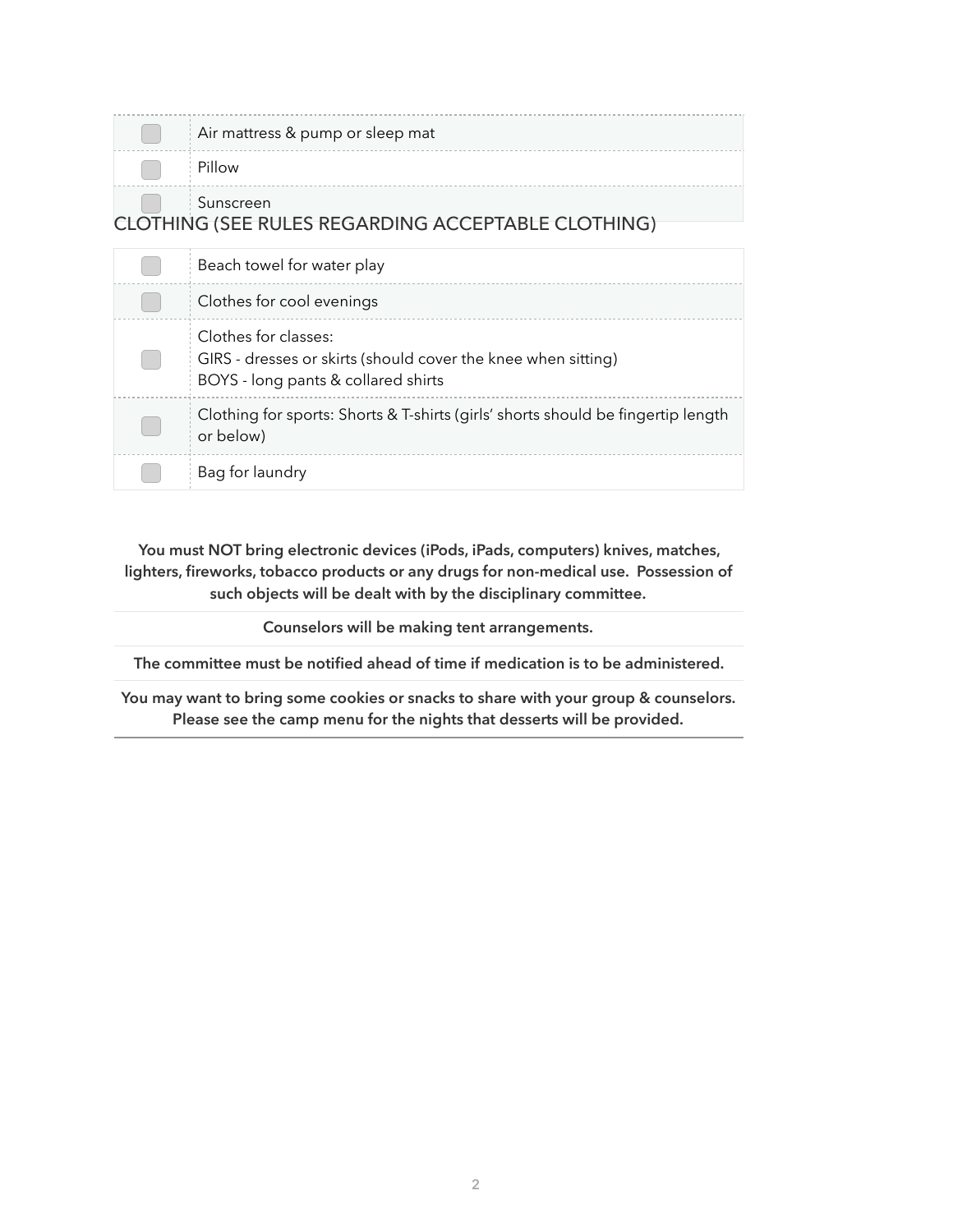# CAMPSITE EQUIPMENT (TO BE ORGANIZED BY COUNSELORS)

| <b>Camping Supplies</b> |                                                                                                          |  |
|-------------------------|----------------------------------------------------------------------------------------------------------|--|
|                         | Tent                                                                                                     |  |
|                         | Large tent for your group                                                                                |  |
|                         | EZ-Up or Large Tarp for Shade                                                                            |  |
|                         | Lantern (preferably propane) & extra fuel/batteries                                                      |  |
|                         | Large water jug (water is in tap near most sites)                                                        |  |
|                         | Hammer                                                                                                   |  |
|                         | Matches or Lighter (for stove/lanterns)                                                                  |  |
|                         | Camping knife for odd jobs (keep from kids)                                                              |  |
|                         | Fire Extinguisher                                                                                        |  |
|                         | First aid kit (band-aids, antibacterial wash, anti-itch cream, etc.)                                     |  |
|                         | Camp Chairs                                                                                              |  |
|                         | <b>Broom</b>                                                                                             |  |
|                         | Clothes Line                                                                                             |  |
|                         | Sharpie Pens                                                                                             |  |
|                         | <b>Kitchen Supplies</b>                                                                                  |  |
|                         | Cooking stove & fuel (propane is safest)                                                                 |  |
|                         | Large sealable food containers for dry goods                                                             |  |
|                         | Cooler(s) & Ice - Ice will not be available Sunday. Extra ice will be provided<br>starting <b>MONDAY</b> |  |
|                         | Folding Table (optional)                                                                                 |  |
|                         | Baking Soda (for fire safety)                                                                            |  |
|                         | Large Trash Bags                                                                                         |  |
|                         | Frying Pan, Large Cooking Pots (See menu to help plan what you need)                                     |  |
|                         | Kettle (hot water for dishes & drinks)                                                                   |  |
|                         | Spatula, Cooking/Serving Spoons, Tongs, Manual Can Opener                                                |  |
|                         | Juice Pitchers                                                                                           |  |
|                         | Strainer (for noodles)                                                                                   |  |
|                         | Mixing bowls (for salads & serving)                                                                      |  |
|                         | <b>Small Cutting Board</b>                                                                               |  |
|                         | Tablecloth, pot holders                                                                                  |  |